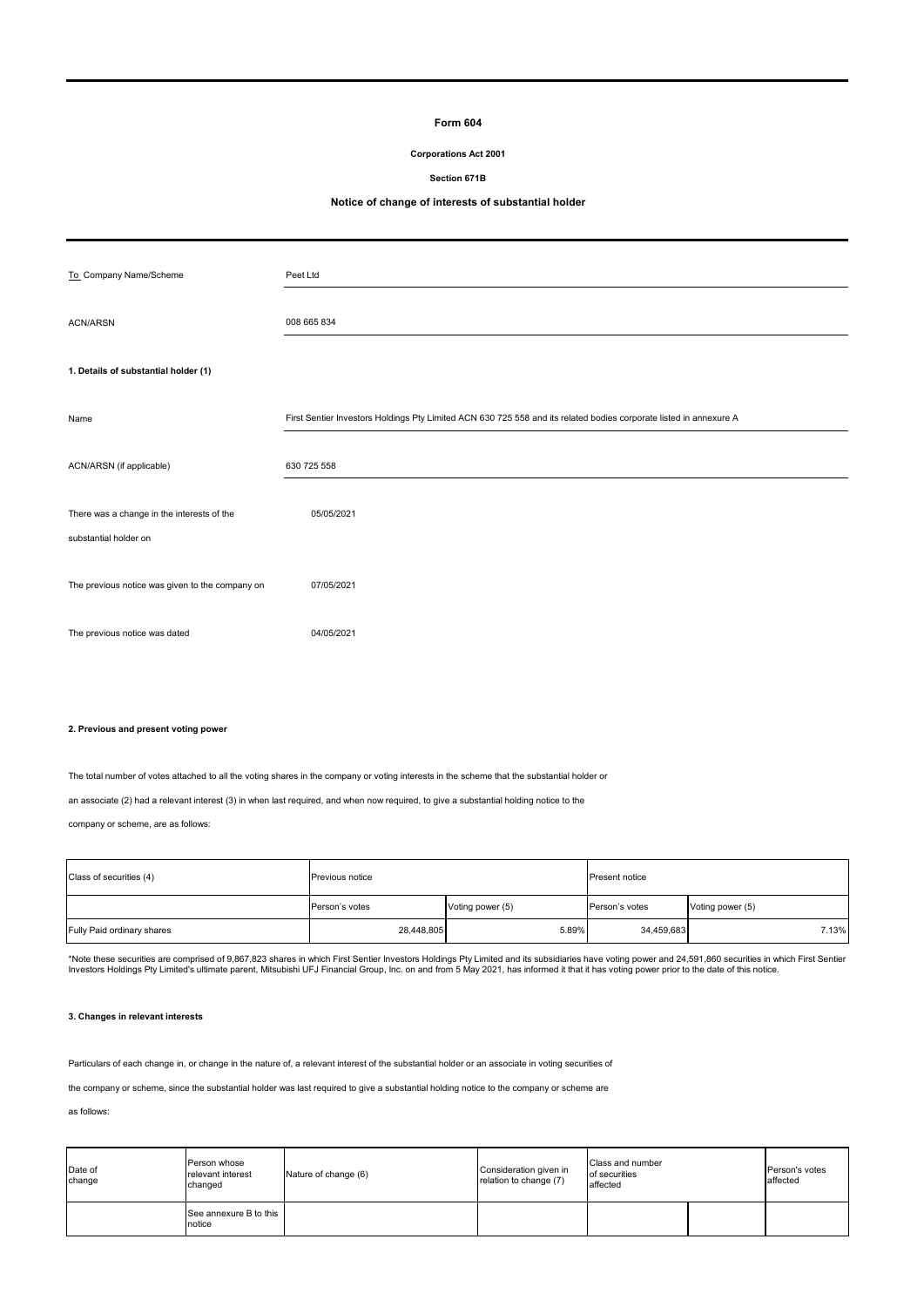## **4.Present relevant interests**

Particulars of each relevant interest of the substantial holder in voting securities after the change are as follows:

| Holder of<br>relevant<br>interest                                       | Registered holder<br>of securities                  | Person entitled to be<br>registered as holder<br>(8) | Nature of relevant<br>interest (6)                                                                                                                                                                                                                                                                                                                                                                                                                                                                                                                                                                                                                                                                                                                                                | Class and number<br>of securities        | Person's votes |
|-------------------------------------------------------------------------|-----------------------------------------------------|------------------------------------------------------|-----------------------------------------------------------------------------------------------------------------------------------------------------------------------------------------------------------------------------------------------------------------------------------------------------------------------------------------------------------------------------------------------------------------------------------------------------------------------------------------------------------------------------------------------------------------------------------------------------------------------------------------------------------------------------------------------------------------------------------------------------------------------------------|------------------------------------------|----------------|
| <b>First Sentier Investors</b><br>Realindex Pty Ltd ACN 133<br>312 017  | Citibank N A Hong<br>Kong                           |                                                      | Relevant interest under paragraph 608(1)(b)<br>and/or 608(1)(c) of the Corporations Act 2001<br>(Cth), being a relevant interest arising from having<br>the power to control the exercise of the right to<br>vote attached to securities and/or to control the<br>exercise of the power to dispose of securities in its<br>capacity as investment manager, as provided for<br>under its investment mandates. In addition, if any<br>OTC derivatives, warrants or other securities<br>(other than ordinary shares or ordinary units (as<br>applicable)) are referred to below in this row, the<br>relevant interest in respect of those securities<br>arises under subsection 608(8) being an<br>accelerated relevant interest held in the same<br>capacity.                       | 2,861,738 Fully Paid ordinary            | 2,861,738      |
| <b>First Sentier Investors</b><br>Realindex Pty Ltd ACN 133<br>312 017  | National Custodian<br>Services                      |                                                      | Relevant interest under paragraph 608(1)(b)<br>and/or 608(1)(c) of the Corporations Act 2001<br>(Cth), being a relevant interest arising from having<br>the power to control the exercise of the right to<br>vote attached to securities and/or to control the<br>exercise of the power to dispose of securities in its<br>capacity as investment manager, as provided for<br>under its investment mandates. In addition, if any<br>OTC derivatives, warrants or other securities<br>(other than ordinary shares or ordinary units (as<br>applicable)) are referred to below in this row, the<br>relevant interest in respect of those securities<br>arises under subsection 608(8) being an<br>accelerated relevant interest held in the same<br>capacity.                       | 684,670 Fully Paid ordinary<br>shares    | 684,670        |
| <b>First Sentier Investors</b><br>(Australia) IM Ltd ACN 114<br>194 311 | <b>Citicorp Nominees Pty</b><br>Limited (Australia) |                                                      | Relevant interest under paragraph 608(1)(b)<br>and/or 608(1)(c) of the Corporations Act 2001<br>(Cth), being a relevant interest arising from having<br>the power to control the exercise of the right to<br>vote attached to securities and/or to control the<br>exercise of the power to dispose of securities in its<br>capacity as investment manager, as provided for<br>under its investment mandates. In addition, if any<br>OTC derivatives, warrants or other securities<br>(other than ordinary shares or ordinary units (as<br>applicable)) are referred to below in this row, the<br>relevant interest in respect of those securities<br>arises under subsection 608(8) being an<br>accelerated relevant interest held in the same<br>capacity.                       | 6,321,415 Fully Paid ordinary            | 6,321,415      |
| Mitsubishi UFJ Financial<br>Group                                       | Mitsubishi UFJ<br><b>Financial Group</b>            |                                                      | Mitsubishi UFJ Financial Group Inc. (MUFG) owns<br>100% of First Sentier Investors Holdings Pty<br>Limited (indirectly) and has informed First Sentier<br>Investors Holdings Pty Limited that it has a<br>relevant interest in the shares noted in this<br>column. Accordingly, First Sentier Investors<br>Holdings Pty Limited has a relevant interest or<br>voting power in those shares pursuant to section<br>608(3) or section 12(2)(a) of the Corporations Act<br>(as relevant). MUFG has not provided any further<br>details of that relevant interest - accordingly no<br>transaction information is recorded in Appendix B<br>or holder information is recorded in Section 4.<br>Reference is made to any subsequent filing of<br>MUFG which will reflect this interest. | 24,591,860 Fully Paid ordinary<br>shares | 24,591,860     |

# **5. Changes in association**

The persons who have become associates (2) of, ceased to be associates of, or have changed the nature of their association (9) with, the

substantial holder in relation to voting interests in the company or scheme are as follows:

| Name and ACN/ARSN (if applicable) | Nature of association |  |  |  |  |
|-----------------------------------|-----------------------|--|--|--|--|
|                                   |                       |  |  |  |  |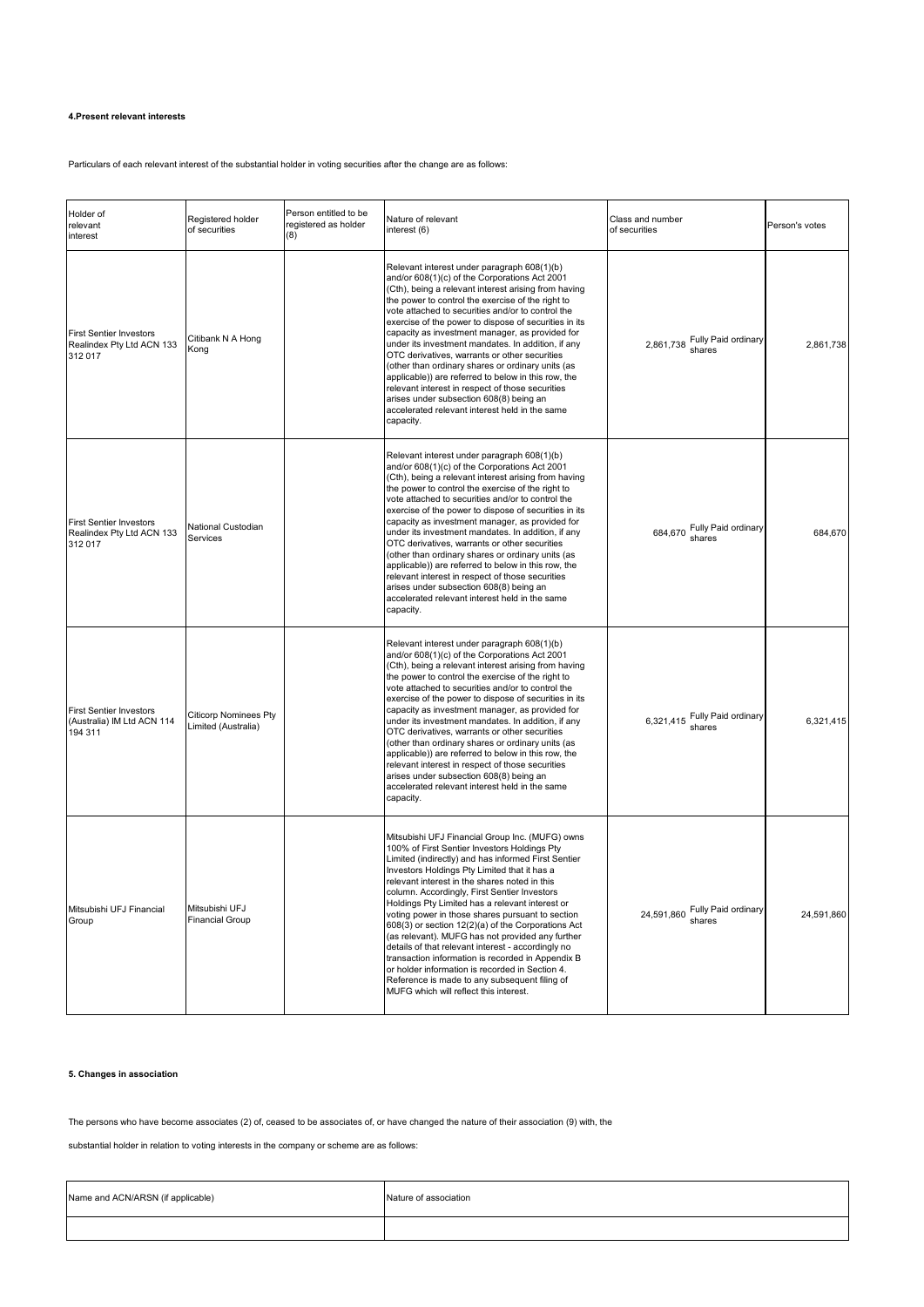## **6. Addresses**

The addresses of persons named in this form are as follows:

| Name                                                       | Address                                                                                                 |
|------------------------------------------------------------|---------------------------------------------------------------------------------------------------------|
| First Sentier Investors Realindex Pty Ltd ACN 133 312 017  | Level 5, Tower Three International Towers Sydney, 300 Barangaroo Avenue, Barangaroo NSW 2000, Australia |
| First Sentier Investors (Australia) IM Ltd ACN 114 194 311 | Level 5, Tower Three International Towers Sydney, 300 Barangaroo Avenue, Barangaroo NSW 2000, Australia |
| Mitsubishi UFJ Financial Group                             | 2-7-1, Marunouchi, Chiyoda-ku, Tokyo 100-8330, Japan                                                    |

**Signature**

print name Rachel Lim **Rachel 1** and the capacity capacity

Company Secretary

sign here *fulled* l'in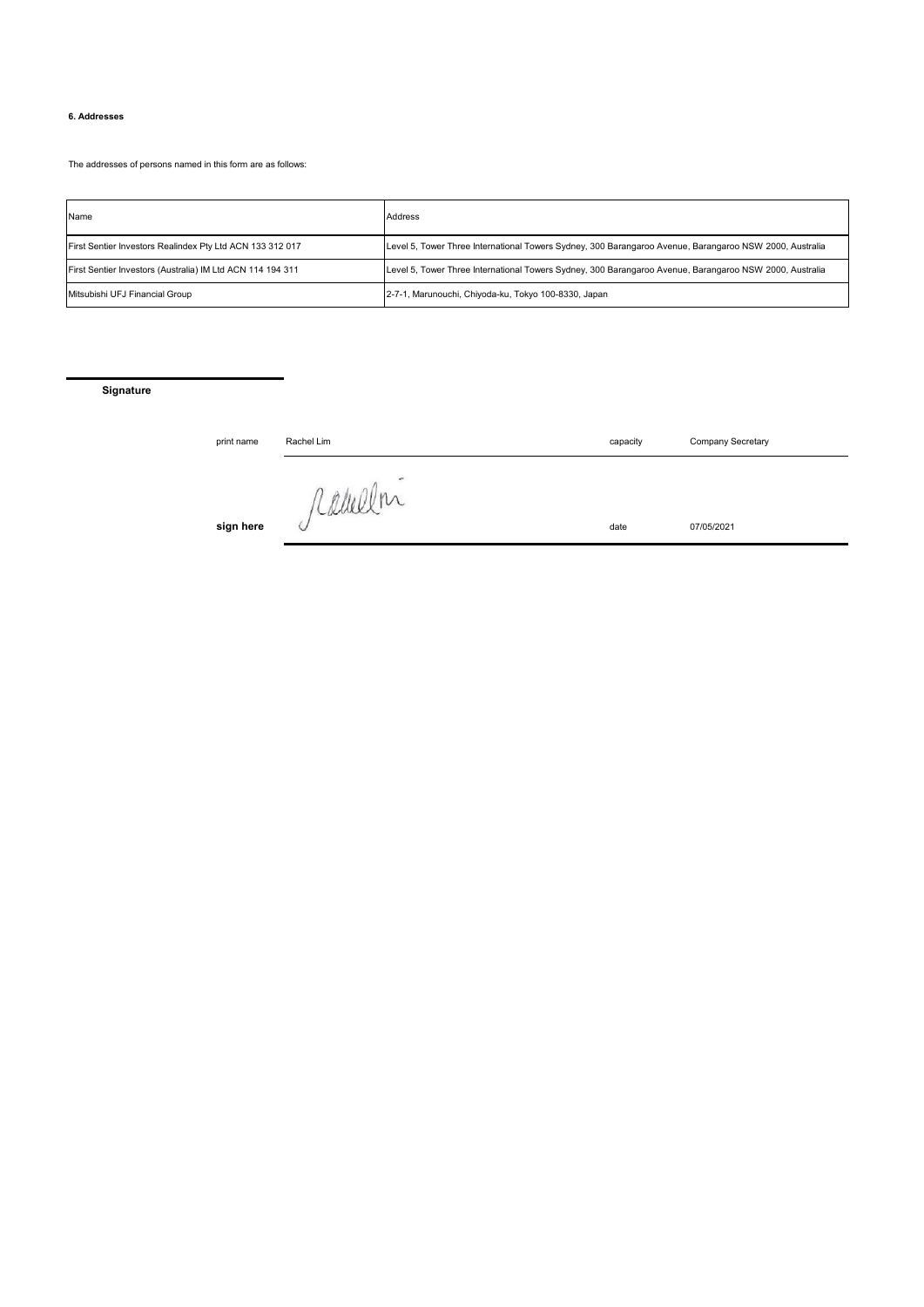### **Annexure A**

This is annexure A referred to in Form 604, Notice of change of interest of substantial holder dated 05/05/2021

rabellin

Rachel Lim

Company Secretary

Dated the 07/05/2021

#### **SCHEDULE**

First Sentier Investors (Luxembourg) EDIF II GP S.Á.R.L (Company No. B204413) First Sentier Infrastructure Managers (International) Limited (Company No. 298444) Mitsubishi UFJ Trust and Banking Corporation (Registration No. 0100-01-008770) First Sentier Investors International IM Limited (Company No. SC079063) FSIB LTD (Registration No. 26193) First Sentier Investors Strategic Investments Pty Limited (ACN 625 765 399) First Sentier Investors Asia Holdings Limited (ACN 054 571 701) First Sentier Investors (Luxembourg) EDIF I Feeders MC S.A.R.L (Company No. B134314) First Sentier Investors (UK) IM Limited (Company No. SC047708) First Sentier Investors (US) LLC (File Number 546 9442) Mitsubishi UFJ Financial Group, Inc (Registration No. 0100-01-073486) First Sentier Investors (Singapore) Holdings Limited (Registration No. 199901706Z) First Sentier Investors (Hong Kong) Nominees Limited (CR NO. 0206615) First Sentier Investors (Luxembourg) EDIF I MC S.A.R.L (Company No. B128117) First Sentier Investors (UK) Funds Limited (Company No. 02294743) First Sentier Investors (Singapore) (COMPANY NO. 196900420D) First Sentier Investors (Malta) Limited (Company Code C41267) First Sentier Investors (Australia) Services Pty Limited (ACN 624 305 595) First Sentier Investors (Australia) Infrastructure Holdings Ltd (ACN 085 313 926) First Sentier Investors Europe Holdings Limited (Company No. 03904310) First Sentier Investors (Japan) Limited (Company No. 0104-01-093090) First Sentier Investors (Hong Kong) Limited (CR No. 0206616) First Sentier Investors (Malta) Holdings Limited (Company Code C41260) First Sentier Investors (Australia) IM Ltd (ACN 114 194 311) First Sentier Investors (Australia) Infrastructure Managers Pty Ltd (ACN 101 384 294) First Sentier Investors (Ireland) Limited (Company No. 629188) CFSIM (Company No. 00153197) First Sentier Investors (Australia) RE Ltd (ACN 006 464 428) First Sentier Investors Realindex Pty Ltd (ACN 133 312 017) First Sentier Investors (UK) Services Limited (Company No. 03904320)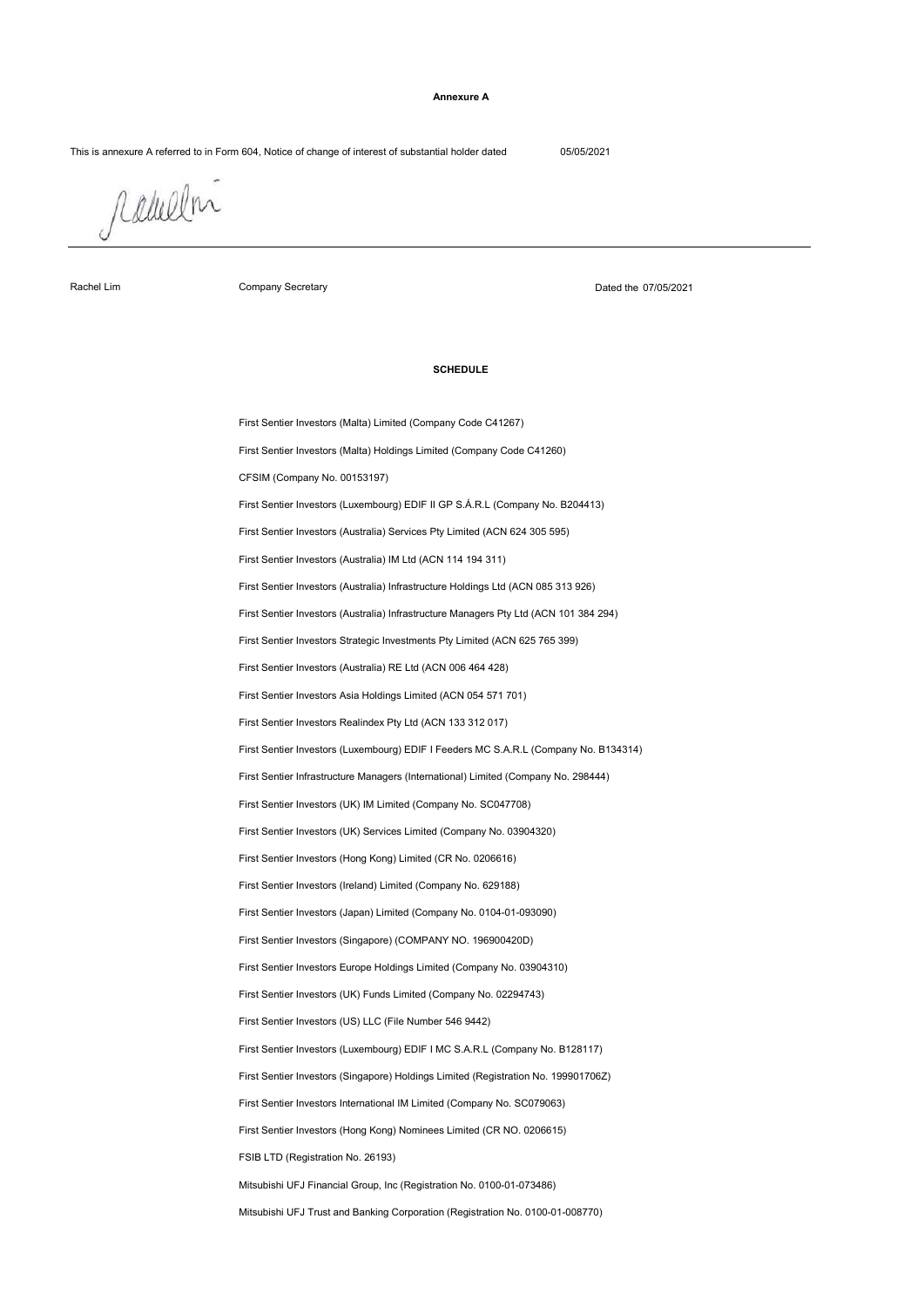SI Holdings Limited (Company No. SC109439)

First Sentier Investors (Hong Kong) AMC Limited (CR NO. 0580652)